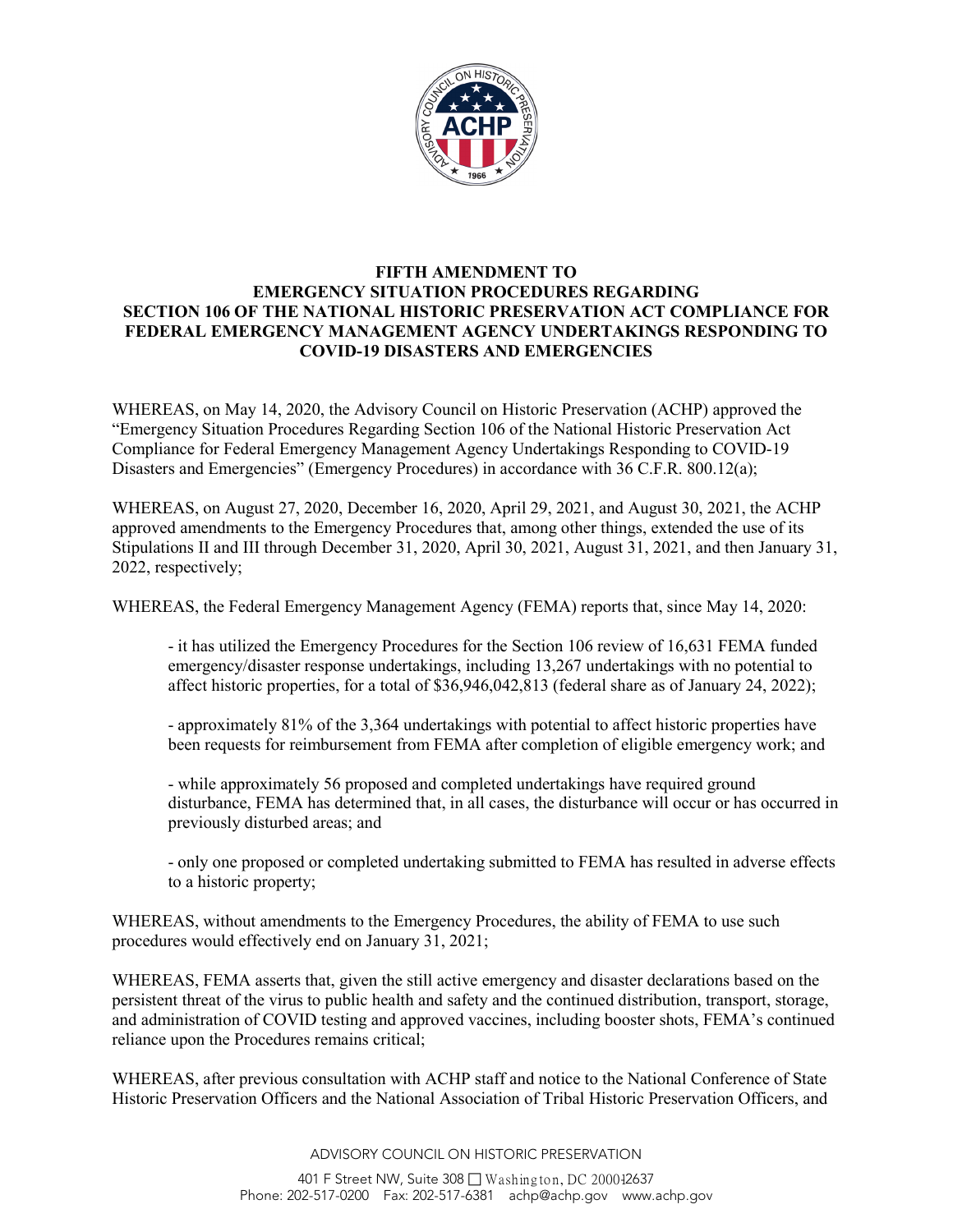in accordance with Stipulation IX.A. of the Emergency Procedures, FEMA requested the ACHP to approve the continued applicability and implementation of Stipulations II and III of the Emergency Procedures through June 30, 2022, and similarly extend the deadlines on Stipulation IV of the Emergency Procedures by an additional 150 days; and

NOW THEREFORE, in accordance with Stipulations V and IX of the Emergency Procedures, the ACHP:

1. amends Stipulation IX of the Emergency Procedures to read as follows:

"IX. Duration

This Procedure will expire on February 27, 2023. However, use of Stipulations II and III after June 30, 2022 will require:

A. A written request from the FEMA FPO to the Executive Director of the ACHP, with a copy to the Executive Director of NCSHPO and the Chair of NATHPO; and

B. The written approval of the Executive Director of the ACHP."; and

2. amends Stipulation IV of the Emergency Procedures to read as follows:

"IV. Post COVID-19 Consultations to Consider Mitigation Measures to Resolve Adverse Effects

No later than August 28, 2022, FEMA will:

A. Reasonably gather and summarize information about the undertakings documented in accordance with Stipulation II.D, including any adverse effects to historic properties that may have resulted from them, undertakings documented in accordance with Stipulation III.D.4.ii, as well as any inadvertent discoveries; and

B. Share the summary of all undertakings, including findings of effects to historic properties, with the ACHP, the NPS NHLs, NCSHPO, NATHPO, Indian tribes and NHOs;

C. Meet with the ACHP, the SHPOs/THPOs for States and tribal lands where FEMA reported that particular undertakings may have resulted in adverse effects to historic properties, and Tribes or NHOs, and other consulting parties, including the Recipient and subrecipient of FEMA funding (Post-COVID Consulting Parties) via methods chosen by FEMA, to discuss mitigation measures that FEMA should consider to resolve any adverse effects not otherwise resolved in accordance with Stipulation III.D.3.i-iv;

D. then no later than February 27, 2023, determine, through further consultation with the Post-COVID Consulting Parties, what mitigation measures, if any, will be feasible to carry out to resolve identified adverse effects, and notify the Post-COVID Consulting Parties about such a determination in writing.

E. As such mitigation measures are completed, notify the appropriate Post-COVID consulting parties."